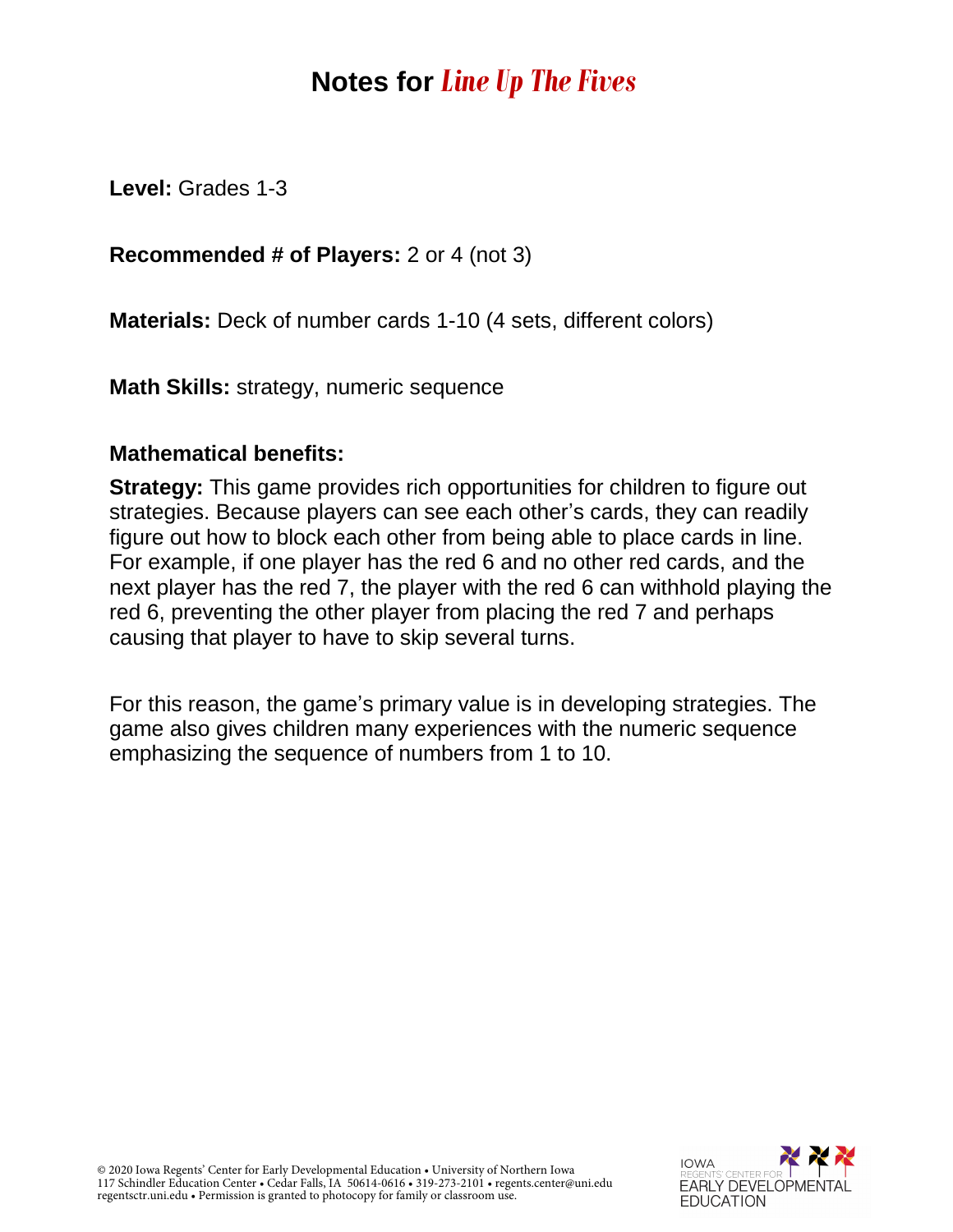## **Line Up the Fives**

(for 2 or 4 players)

**Materials:** Number cards, 1-10 in 4 different colors

**Objective:** To be the first player to get rid of all of your cards

#### **To play:**

1. Players decide who will be the dealer. The dealer shuffles the cards and deals them out so that each player has the same number of cards. Players place all of their cards in front of them face-up, so that all players can see all cards.

2. Players place all of the 5s in the center, in a vertical line (see diagram, below).

3. Players decide who will go first.

4. Players take turns placing cards (one per turn) next to the cards that are lined up in the center. Cards can only be placed next to cards of the same color, either one more or one less than the card first or last card in the line (see diagram, below).

5. If players cannot place a card, they have to pass. However, if players have a card that can be placed, they cannot pass; they have to place the card.

6. The game ends when one person runs out of cards. This player is the winner.



© 2020 Iowa Regents' Center for Early Developmental Education • University of Northern Iowa 117 Schindler Education Center • Cedar Falls, IA 50614-0616 • 319-273-2101 • regents.center@uni.edu regentsctr.uni.edu • Permission is granted to photocopy for family or classroom use.

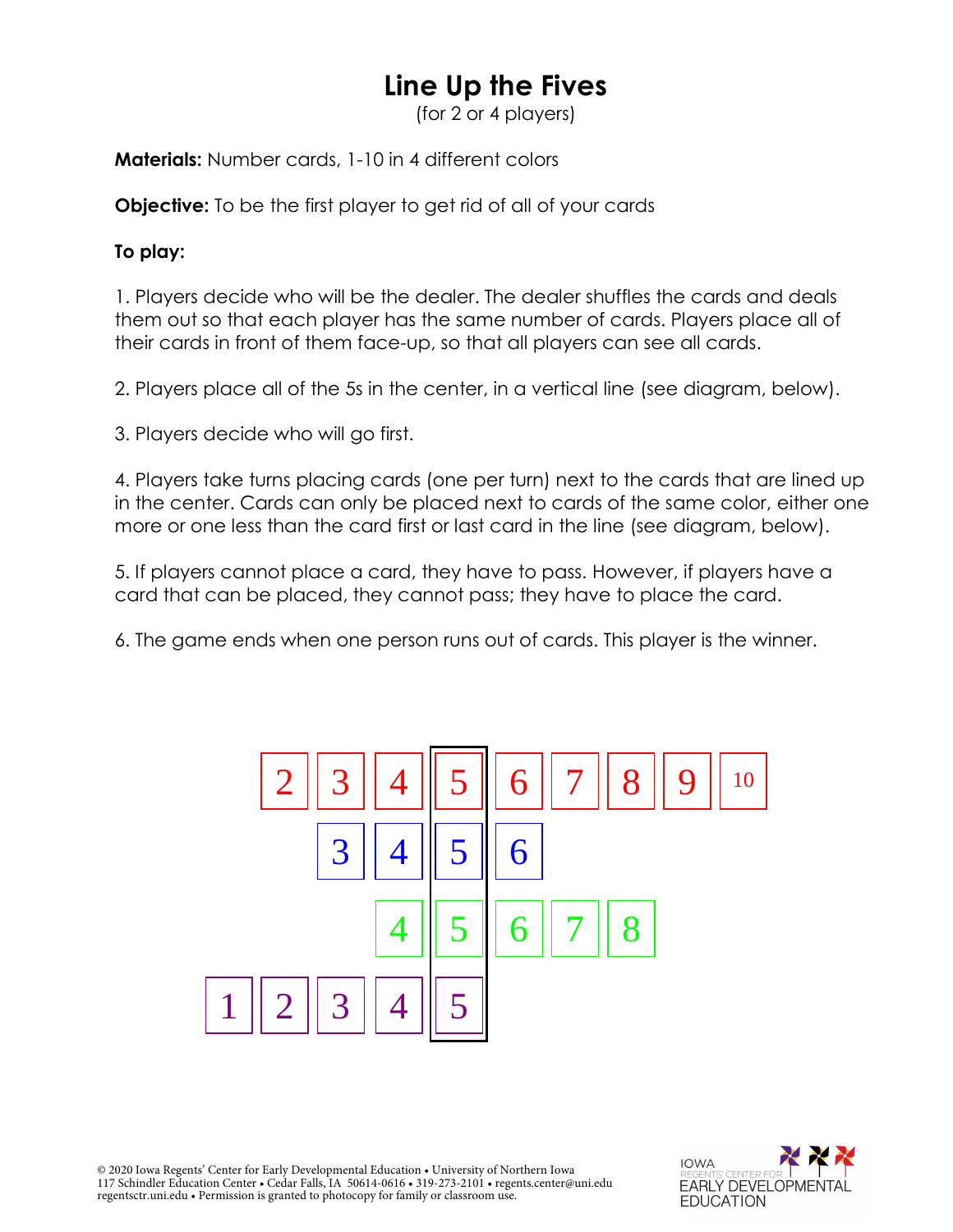Line Up the Fives Line Up the Fives Line Up the Fives Line Up the Fives Line Up the Fives Line Up the Fives Line Up the Fives Line Up the Fives Line Up the Fives Line Up the Fives Line Up the Fives Line Up the Fives Line Up the Fives Line Up the Fives Line Up the Fives Line Up the Fives Line Up the Fives Line Up the Fives Line Up the Fives Line Up the Fives Line Up the Fives Line Up the Fives Line Up the Fives Line Up the Fives Line Up the Fives Line Up the Fives Line Up the Fives Line Up the Fives Line Up the Fives Line Up the Fives Line Up the Fives Line Up the Fives Line Up the Fives Line Up the Fives Line Up the Fives Line Up the Fives Line Up the Fives Line Up the Fives Line Up the Fives Line Up the Fives Line Up the Fives Line Up the Fives Line Up the Fives Line Up the Fives Line Up the Fives Line Up the Fives Line Up the Fives Line Up the Fives Line Up the Fives Line Up the Fives Line Up the Fives Line Up the Fives Line Up the Fives Line Up the Fives Line Up the Fives Line Up the Fives Line Up the Fives Line Up the Fives Line Up the Fives Line Up the Fives Line Up the Fives Line Up the Fives Line Up the Fives Line Up the Fives Line Up the Fives Line Up the Fives Line Up the Fives Line Up the Fives Line Up the Fives Line Up the Fives Line Up the Fives Line Up the Fives Line Up the Fives Line Up the Fives Line Up the Fives Line Up the Fives Line Up the Fives Line Up the Fives Line Up the Fives Line Up the Fives Line Up the Fives Line Up the Fives Line Up the Fives Line Up the Fives Line Up the Fives Line Up the Fives Line Up the Fives Line Up the Fives Line Up the Fives Line Up the Fives Line Up the Fives Line Up the Fives Line Up the Fives Line Up the Fives Line Up the Fives Line Up the Fives Line Up the Fives Line Up the Fives Line Up the Fives Line Up the Fives Line Up the Fives Line Up the Fives Line Up the Fives Line Up the Fives Line Up the Fives Line Up the Fives Line Up the Fives Line Up the Fives Line Up the Fives Line Up the Fives Line Up the Fives Line Up the Fives Line Up the Fives Line Up the Fives Line Up the Fives Line Up the Fives Line Up the Fives Line Up the Fives Line Up the Fives Line Up the Fives Line Up the Fives Line Up the Fives Line Up the Fives Line Up the Fives Line Up the Fives Line Up the Fives Line Up the Fives Line Up the Fives Line Up the Fives Line Up the Fives Line Up the Fives Line Up the Fives Line Up the Fives Line Up the Fives Line Up the Fives Line Up the Fives Line Up the Fives Line Up the Fives Line Up the Fives Line Up the Fives Line Up the Fives Line Up the Fives Line Up the Fives Line Up the Fives Line Up the Fives Line Up the Fives Line Up the Fives Line Up the Fives Line Up the Fives Line Up the Fives Line Up the Fives Line Up the Fives Line Up the Fives Line Up the Fives Line Up the Fives Line Up the Fives Line Up the Fives Line Up the Fives Line Up the Fives Line Up the Fives Line Up the Fives Line Up the Fives Line Up the Fives Line Up the Fives Line Up the Fives Line Up the Fives Line Up the Fives Line Up the Fives Line Up the Fives Line Up the Fives Line Up the Fives

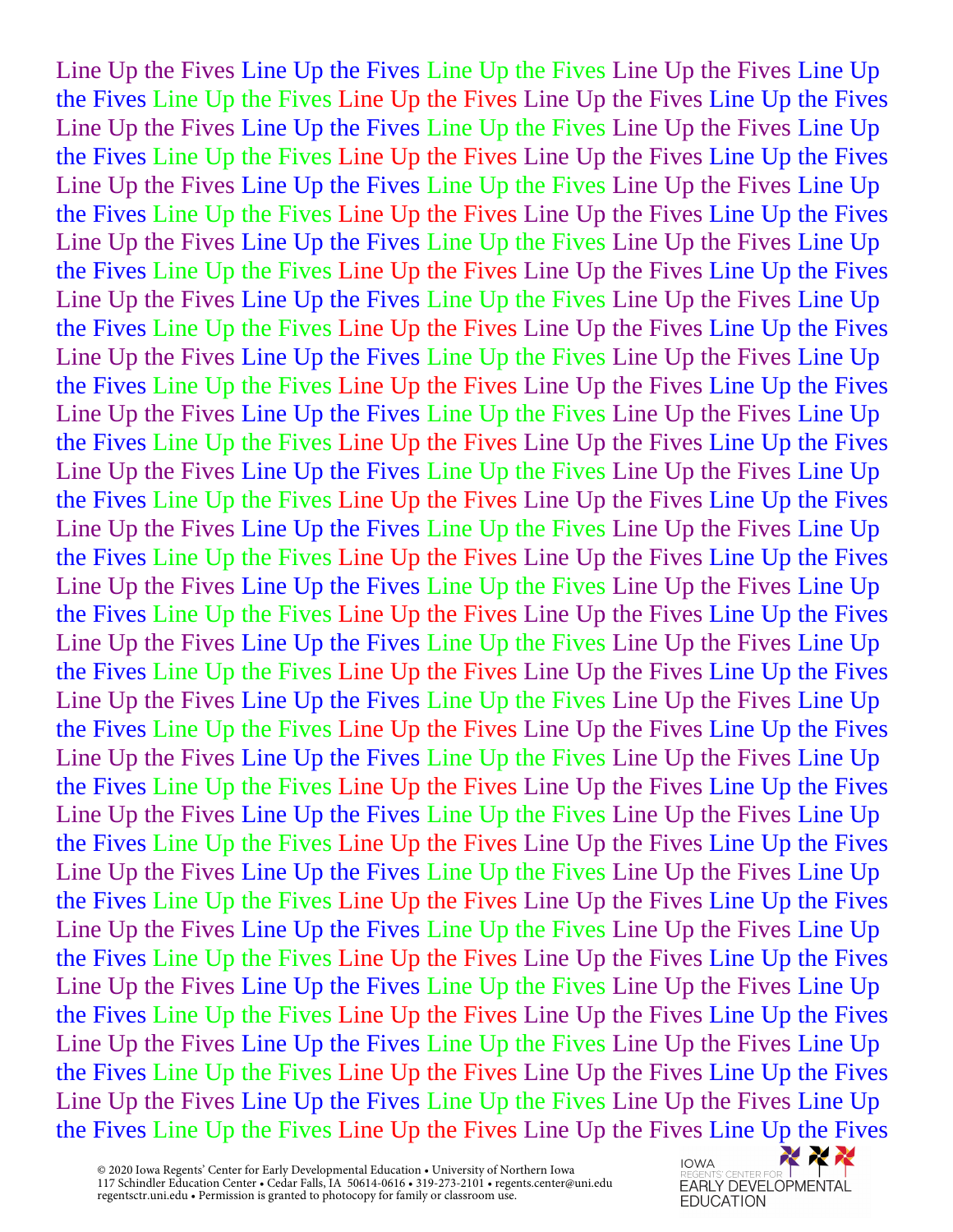| $\frac{1}{2}$              | $\overline{\phantom{a}}$ | $\bigvee$        |                      |
|----------------------------|--------------------------|------------------|----------------------|
| $\boldsymbol{\mathcal{S}}$ | $\ddot{\phantom{1}}$     | $\mathbf{3}$     | $\ddot{\phantom{1}}$ |
| $\blacktriangle$           | 4                        | $\blacktriangle$ |                      |
|                            |                          | 5   5   5   5    |                      |

© 2020 Iowa Regents' Center for Early Developmental Education • University of Northern Iowa 117 Schindler Education Center • Cedar Falls, IA 50614-0616 • 319-273-2101 • regents.center@uni.edu regentsctr.uni.edu • Permission is granted to photocopy for family or classroom use.